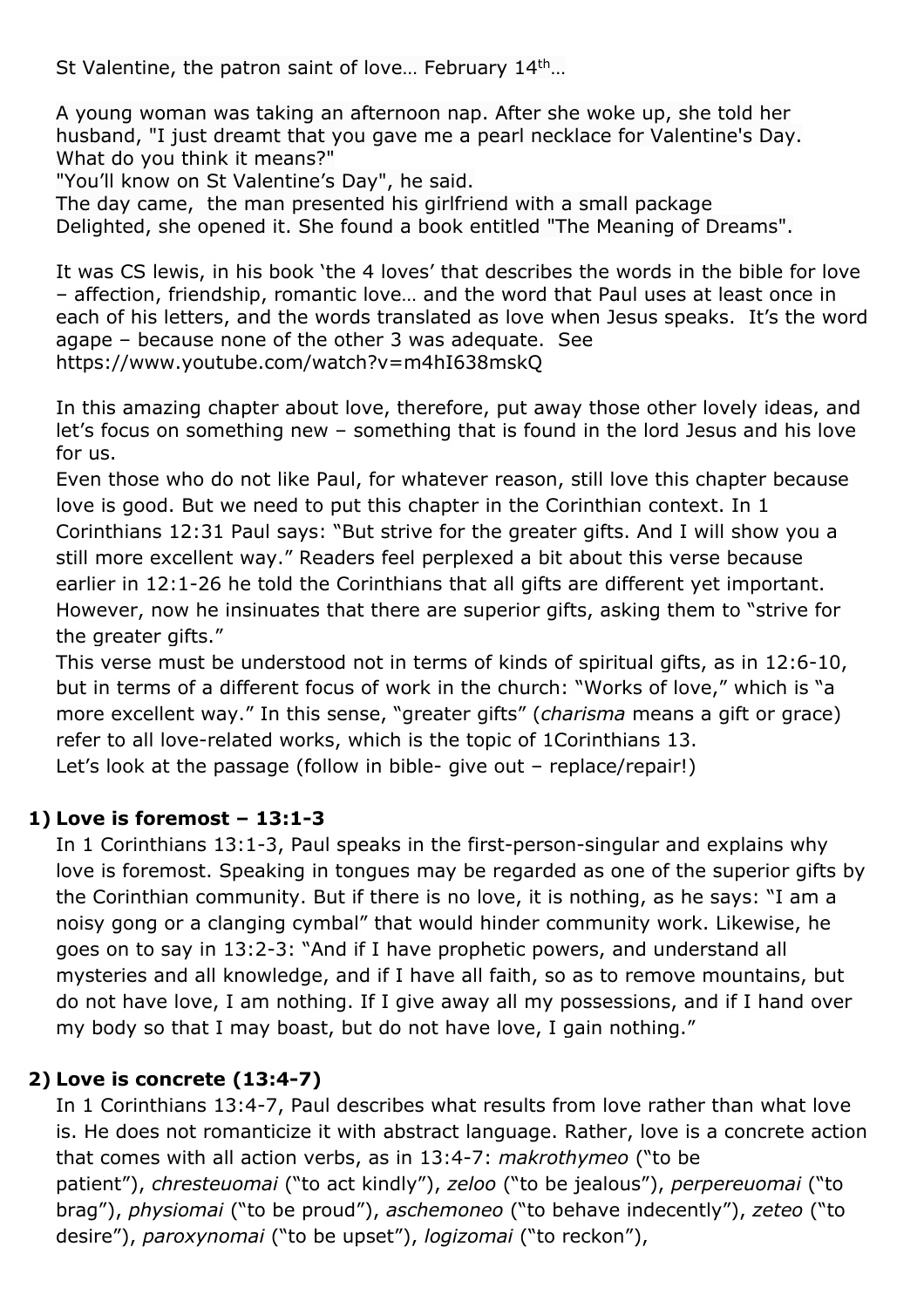*chairo* ("to rejoice"), *synkairo* ("to rejoice with"), *stego* ("to bear"), *pisteuo* ("to believe"), *elpizo* ("to hope"), *hypomeno* ("to endure").

As we see above, seven out of the fifteen action-verbs have to do with what love must do: "To be patient," "to be kind," "to rejoice in the truth," "to bear all things," "to believe all things," "to hope all things," and "to endure all things." Then, the rest (eight of them) has to do with what love should not do: "Not to envy," "not to boast," "not to be arrogant," "not to be rude," "not to seek its own way," "not to be irritable," "not to be resentful," and "not to rejoice in wrongdoing."

If the Corinthians are led by the Spirit and informed by the Lord, they can follow examples of love as shown by Christ and participate in his work, rejoicing in the truth. All this is the work of the Holy Spirit loving in them, who helps them to bear all things, to believe all things, to hope in all things, and to endure all things.

At the same time, love results in the absence of negative things - not envy, not boast, not be arrogant or rude, not seek their own way, not be irritable, not be resentful, and not rejoice in wrongdoing.

## **3) Love will never end (13:8-13)**

In 1 Corinthians 13:8-13, Paul draws to a close. On the one hand, he emphasizes the primacy of love, and on the other, he talks about the apocalyptic time when the complete comes. First, he says "love never ends," while prophecies, speaking in tongues, and knowledge will come to an end. Love is the reason for the Corinthian church, love is the reason for any church, love founded in the person and work of Jesus Christ. From beginning to end, love is a constant mover to the Corinthians. Love comes from God who chose the weak and the foolish (1 Corinthians 1:26-29); Jesus loved the wisdom of God (1 Corinthians 1:18-25), and therefore, the Corinthians follow the example of Christly love.

Notice how in 1 Corinthians 13:9-12, Paul talks about the apocalyptic time and vision when eventually the complete comes. He says in the first person plural: "For we know only in part, and we prophesy only in part; but when the complete comes, the partial will come to an end." This partial knowledge and prophecy must be a good reminder to the strong people in the Corinthian community who think that they are wise in Christ and that they were saved already. Until the end, no one can see fully.

Therefore no one can claim to have full knowledge or prophecy. They must be humble before God and others. That's why being tolerant of each other is so vital in a church – we don't know everything there is to know, even though some people behave as if they do! Their job is to love more as much as they can, and as long as they are led by the Spirit.